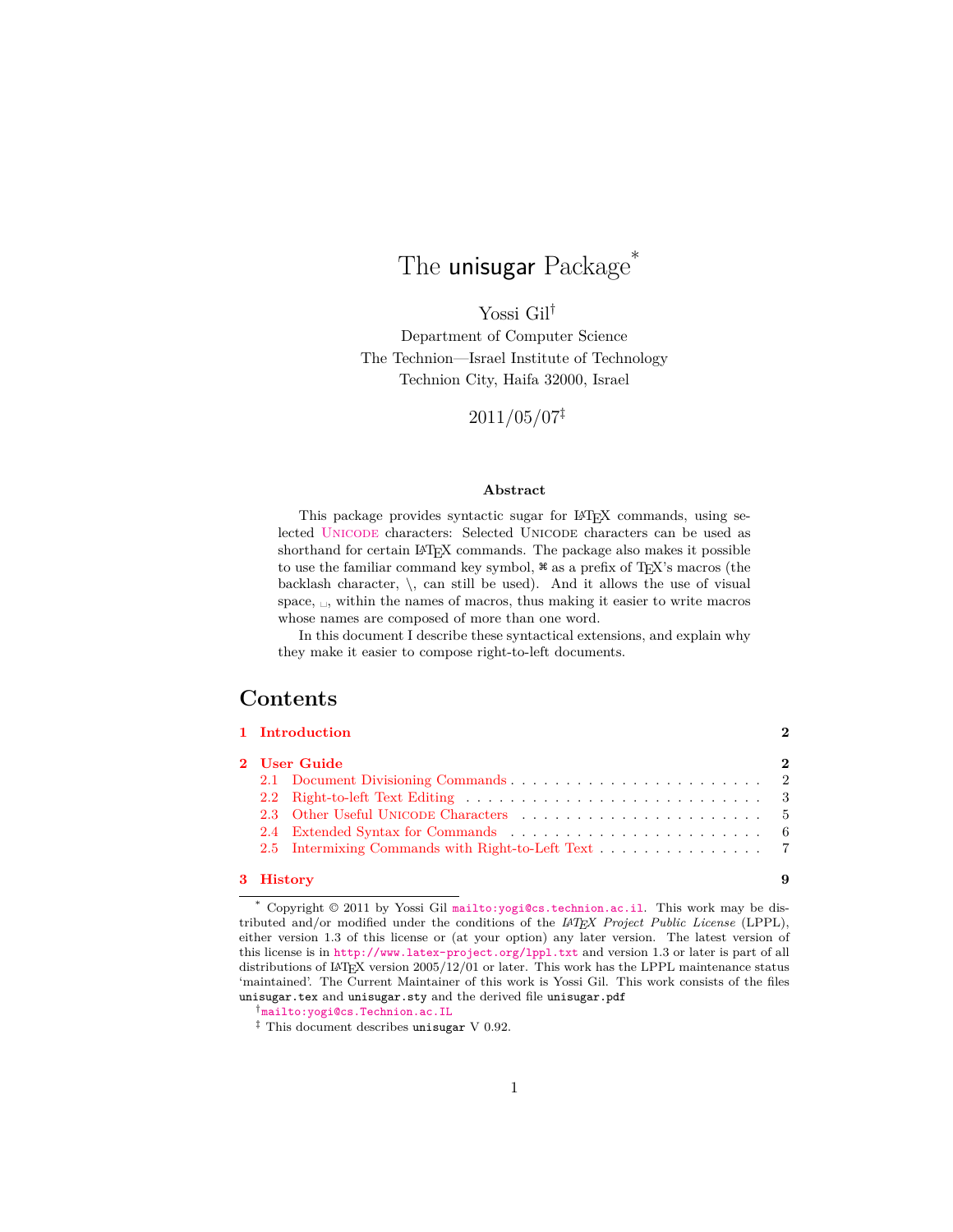#### **[4 Acknowledgements](#page-9-0) 10**

# <span id="page-1-0"></span>**1 Introduction**

You do not really *need* this package. As its name implies, all it offers is what people call "syntactic sugar"—the ability to use a selected number of Unicode characters instead of and within the most common LATEX commands.

Some may appreciate the fact that using this package, the text you type—the input to LATEX—will look a bit more neat and infinitesimally closer to the output. Others will argue against it, mentioning that the input document will be less portable, and less "LATEX-like" (whatever this term means).

Still, using this package, you will find yourself typing a bit less, provided you can configure your text editor or keyboard driver to generate the handful of UNICODE characters defined by this package.

More importantly, if your input files include right-to-left text, you are likely to find this package indispensable. If your document is indeed going to include right-to-left text, please pay special attention to Section [2.2](#page-2-0), which describes how unisugar should help you with your document divisioning directives, and to Section [2.5,](#page-6-0) which explains how unisugar makes it easier to intermix LATEX commands with your text. If however you are not likely to include right-to-left text in your documents, you do not need to read these sections.

## <span id="page-1-1"></span>**2 User Guide**

Simply apply a \usepackage directive to use this package.

\usepackage{unisugar}

There are no package options at this time.

You would then have to use a UNICODE based version of LAT<sub>E</sub>X, that is X<sub>H</sub>AT<sub>E</sub>X or LuaLATEX to process your input file, e.g., for processing the document you are now reading, I typed at my shell command prompt

xelatex unisugar.tex

## <span id="page-1-2"></span>**2.1 Document Divisioning Commands**

Two of Unicode's typographical characters, ¶ (code point B6, the pilcrow sign) and § (code point A7, the section sign) are employed in unisugar to make shorthands for LATEX traditional document divisionining commands: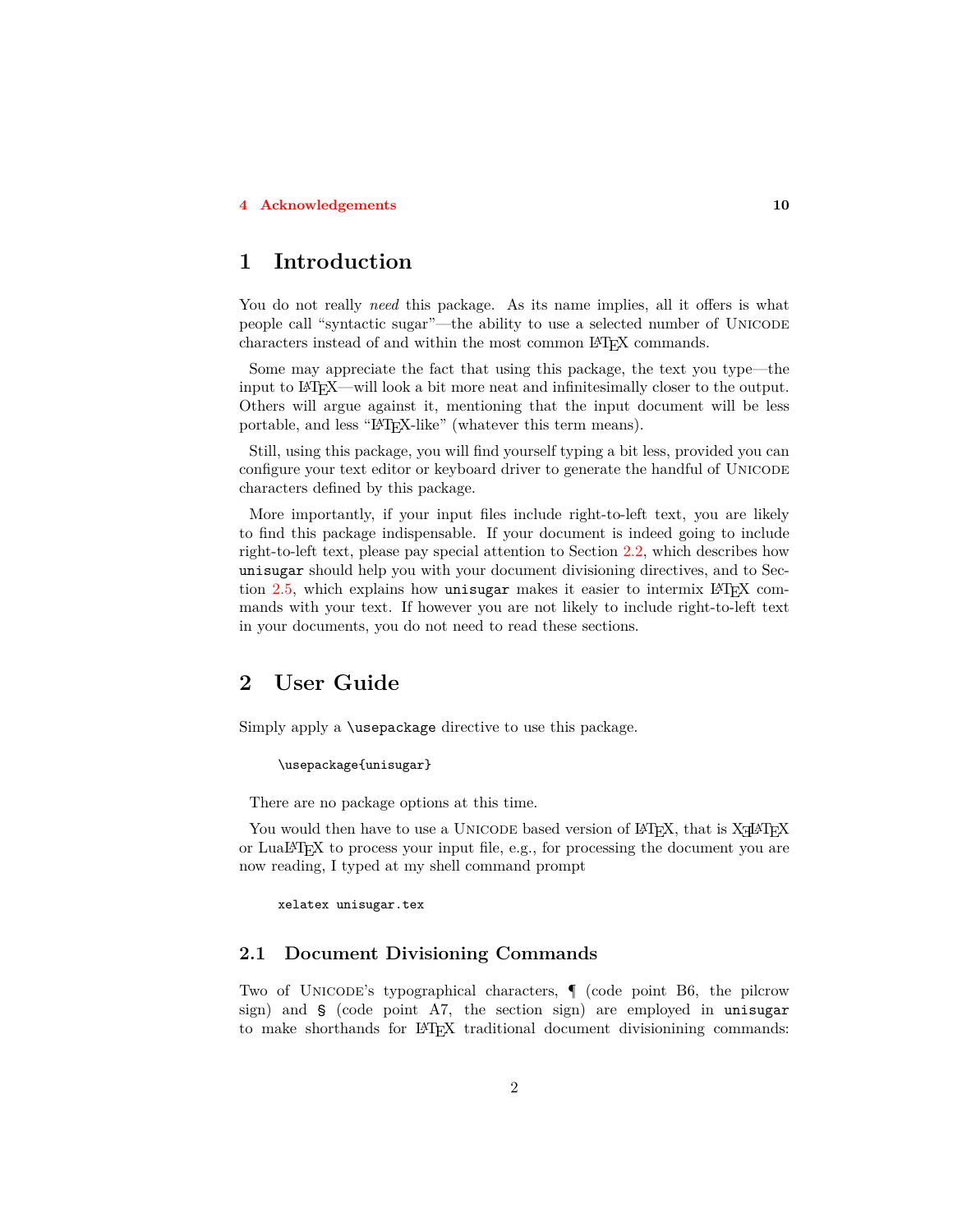\section, \subsection, \subsubsection, and the lesser units, \paragraph, and \subparagraph commands.

Thus, instead of writing

\section{User Guide}

at the beginning of this section, I typed just

§ User Guide

Similarly, instead of

\subsection{Document Divisioning Commands}

I typed

§§ Document Divisioning Commands

to generate the header of this subsection.

Observe that I did not need to type nor an opening curly bracket, {, neither a closing curly bracket, }. The division's title extends from the § character (in case of a section), or the §§ characters pair (in case of a subsection) until the end of the line.

Table [1](#page-2-1) summarizes the shorthands for the document divisioning commands. The original versions are always there, in case you need to use the starred version of the divisioning command, or pass an optional argument to it.

| Division        | LAT <sub>F</sub> X | unisugar |
|-----------------|--------------------|----------|
| part            | \part              |          |
| chapter         | \chapter           |          |
| section         | \section           | ş        |
| sub-section     | \section           | SS       |
| sub-sub-section | \subsection        | SSS      |
| paragraph       | \paragraph         |          |
| sub-paragraph   | \subparagraph      |          |

<span id="page-2-1"></span>Table 1: Shorthands for divisioning commands

## <span id="page-2-0"></span>**2.2 Right-to-left Text Editing**

There is a great advantage of using these sugared replacements in composing leftto-right documents. Think of a a Hebrew document including a section named מבוא (Which means "Introduction" in Hebrew). Then, with plain XaHAT<sub>E</sub>X, the document would start with a directive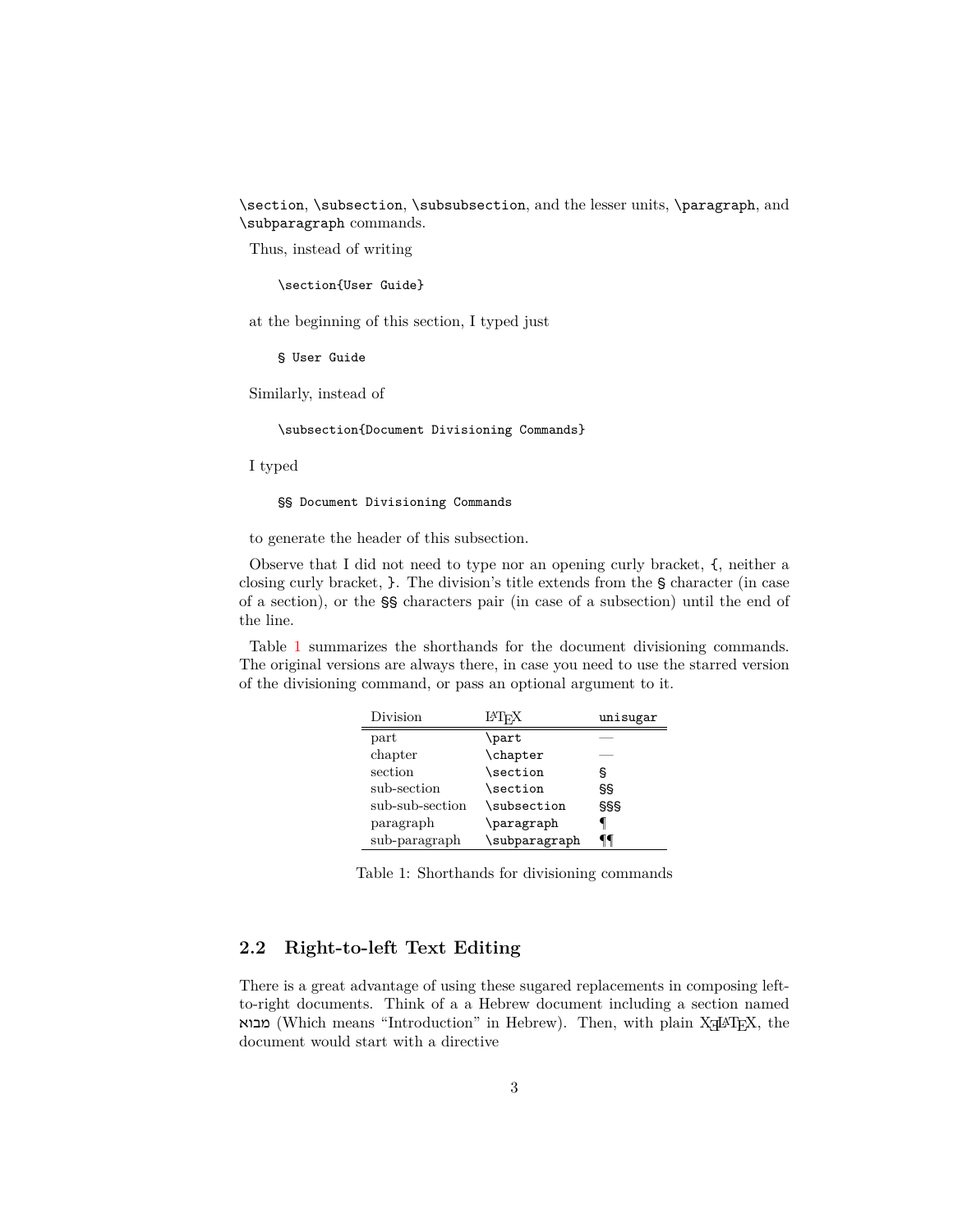#### {מבוא}section\

Even if your text editor can manage well mixed directionality text, you will find editing the above line a bit confusing. The reason is that the character following the opening curly brackets is not א but rather מ.

As the cursor moves forward beginning at the first character in the line, it hits the opening curly brackets, and then you may expect it to proceed to the adjacent letter א. This so called *visual* flow is in incorrect. The more correct *logical* flow prescribes that the cursor should instead "jump" to the to the letter  $p$ , which is the first letter of the word מבוא.

Some editors adhere to the visual flow, others, more modern editors, to the logical flow. But experience shows that both are quite confusing.

Our sugared version of the divisioning directives offer a more sane alternative. You can write instead

§ מבוא

To understand why the latter is so much better than the former, you need to know a bit about the manner in which UNICODE deals with text directionality. Broadly speaking, characters come in three major varieties:

- 1. Left-to-right directed characters, including e.g., Latin characters.
- 2. Right-to-left directed characters, including e.g., characters of the Hebrew alphabet.
- 3. Undirected characters, including the digits 0-9, punctuation characters, and characters such as  $\S$ ,  $\P$ ,  $\Box$ , and  $\mathcal{K}$  which are not part of specific writing script.

Unicode assigns a direction to each line according to the first strongly directed character of that line, and then proceeds to assigning directionality to subsequences of characters occurring in that line.<sup>[1](#page-3-0)</sup>

Most text editors follow UNICODE's algorithm. The line

{מבוא}section\

will thus be classified as left-to-right, with the מבוא portion classified right-to-left, leading to the visual vs. logical confusion and to irritating cursor jumps.

Further, the fact that the entire line is left-to-right will lead text editors such as gedit to place the first character of that line at the left most position in the window. This might be confusing even further since the section body will, most likely, be classified as right-to-left, and hence will be laid out on the screen with the first character at the right-most position.

<span id="page-3-0"></span><sup>&</sup>lt;sup>1</sup>The full algorithm is fairly complicated, taking into account "weak" directionality of some of the undirected characters, explicit directionality markers and nested directionality levels; details can be found here <http://unicode.org/reports/tr9>.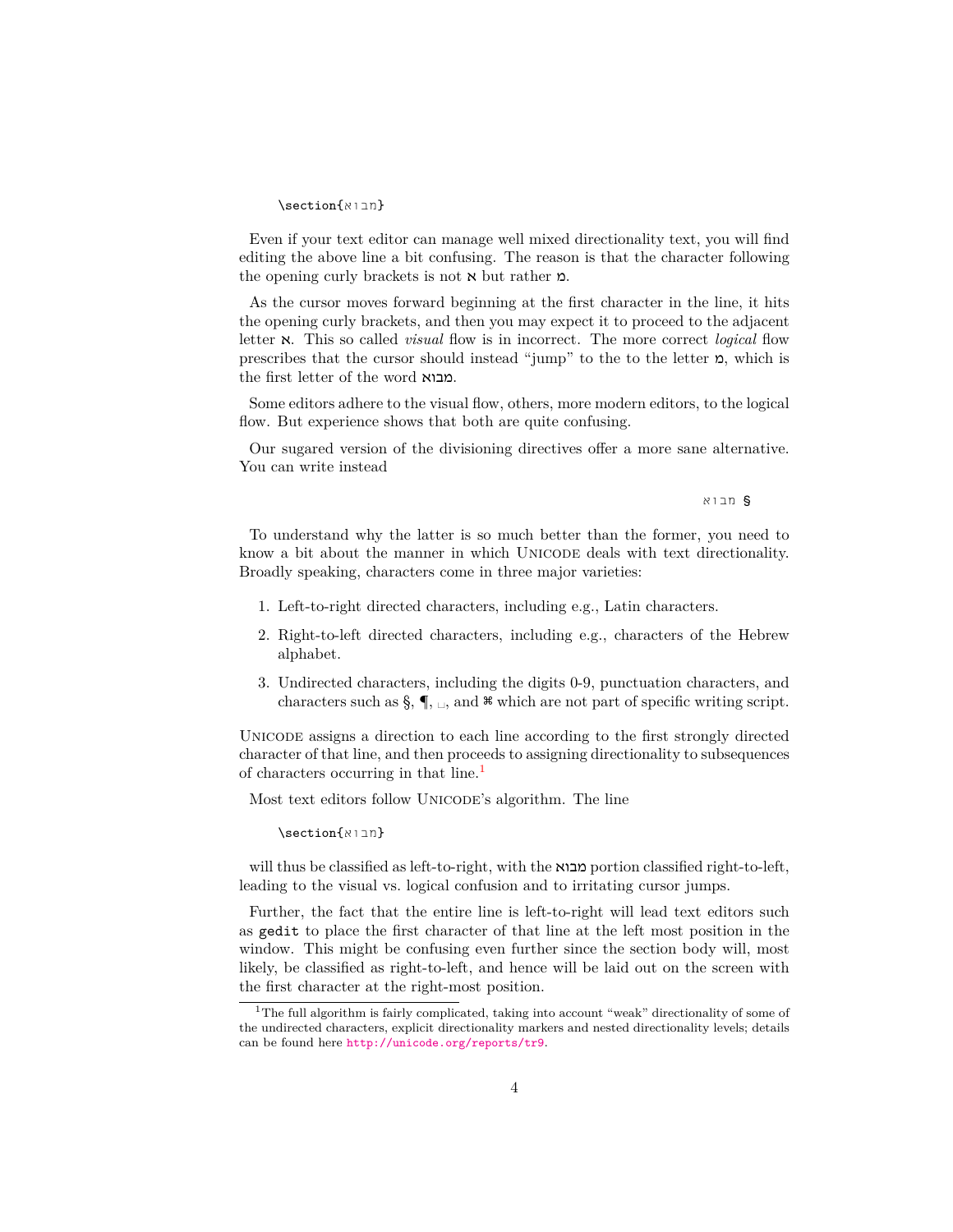

Figure 1: Using traditional sectioning directive with right-to-left text

<span id="page-4-1"></span>Figure [1](#page-4-1) depicting the use of gedit to compose a Hebrew LAT<sub>E</sub>X document may help in visualizing the difficulty. Line 18 containing the section title is laid out left-to-right, despite the fact that the title is written Hebrew, in visual discrepancy with lines 19 and on, containing the section body, which are laid out right-to-left.

In contrast, the sugared version of our document divisioning command

§ מבוא

has no left-to-right characters, and hence will be classified as being entirely rightto-left: The cursor will not jump as it moves across that line.

Compare Figure [1](#page-4-1) with Figure  $2$  in which the sugared version of the **\section** directive is used. We see that in Figure [2](#page-4-2) *all* lines are laid out right-to-left.

| Ø                  | example.tex (~/Documents/cs234319/unisugar) - gedit                                                     |  |  |  |  |  |  |  |
|--------------------|---------------------------------------------------------------------------------------------------------|--|--|--|--|--|--|--|
| File               | Edit View Search Documents Help                                                                         |  |  |  |  |  |  |  |
| 19                 | $\Box$ Sundo $\odot$ $\parallel$ $\parallel$ $\Box$<br>$A$ Q $\alpha$<br>Open $\vee$ $\frac{1}{2}$ Save |  |  |  |  |  |  |  |
| m<br>example.tex X |                                                                                                         |  |  |  |  |  |  |  |
| 17                 | $\overline{ }$                                                                                          |  |  |  |  |  |  |  |
| 18                 | § מבוא<br>じ                                                                                             |  |  |  |  |  |  |  |
| 19                 | מבוא דותן היא התנחלות                                                                                   |  |  |  |  |  |  |  |
| 20                 | ויישוב קהילתי חילוני-מסורתי                                                                             |  |  |  |  |  |  |  |
| 21                 | בצפון-מערב השומרון, השייד                                                                               |  |  |  |  |  |  |  |
| 22                 | למועצה אזורית שומרוו.                                                                                   |  |  |  |  |  |  |  |
| 23                 |                                                                                                         |  |  |  |  |  |  |  |
|                    | Tab Width: $2 \times 1013$ . Col 7<br><b>INS</b><br>$LaTeX \sim$<br>æ                                   |  |  |  |  |  |  |  |

<span id="page-4-2"></span>Figure 2: Using sugared sectioning directive with right-to-left text

## <span id="page-4-0"></span>**2.3 Other Useful Unicode Characters**

The above sugar replacement for divisioning commands does not scale well. With the exception of mathematical symbols, it is difficult to find reasonable substitutes for UNICODE replacements for the majority of LAT<sub>EX</sub> commands.

Still, four more Unicode characters are used by unisugar as aliases for common LATEX commands: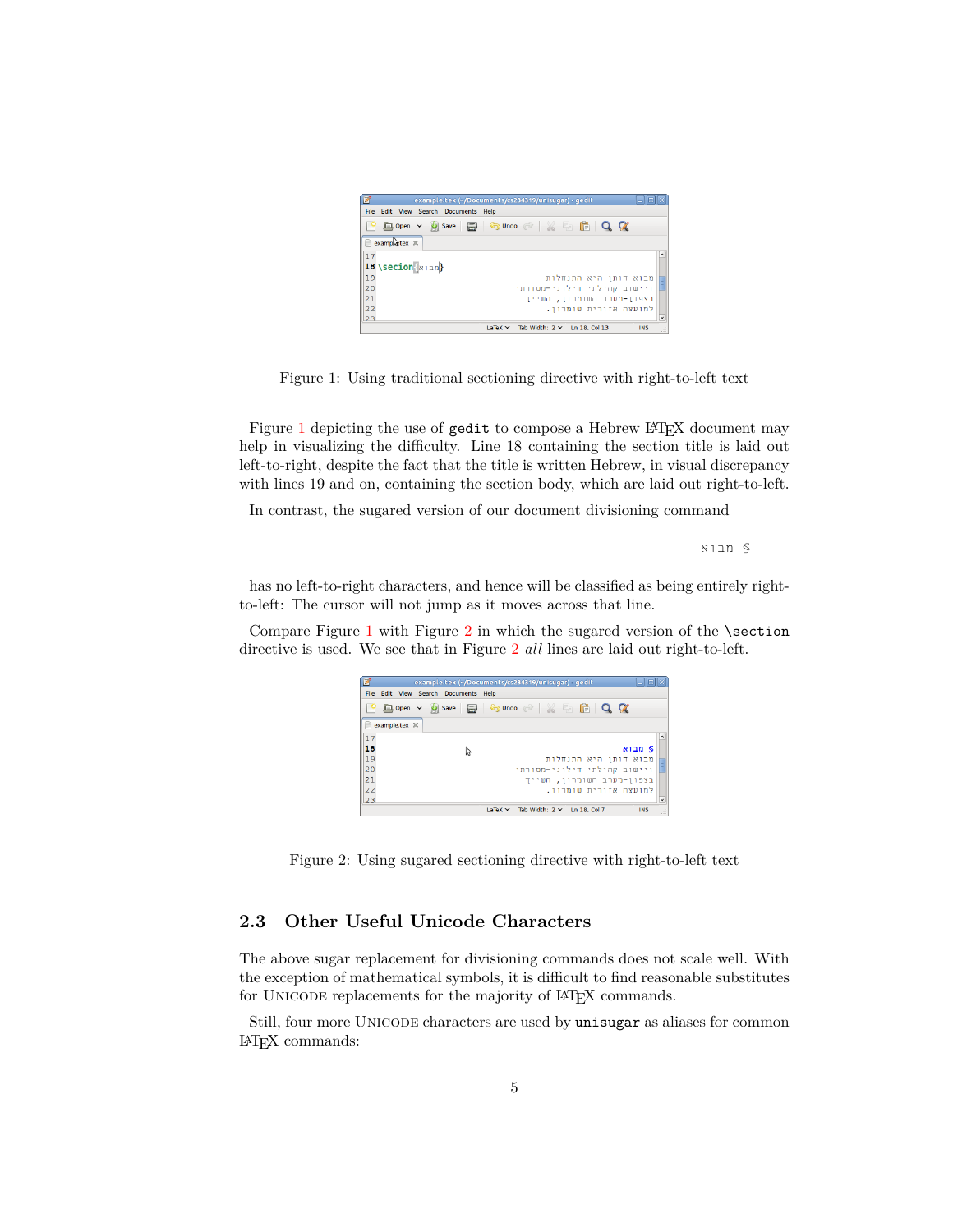1. Code point 2022, the bullet, rendered as •, is yet another name for the \item command. To obtain this item, I typed

```
• Code point 2022, the bullet, rendered as \•,
is yet another name for the \verb+\item+ command.
To obtain this item, I typed:
```
2. Code point 23CE, the return symbol, rendered as  $\epsilon$  is an alias for  $\setminus\setminus$ . The \author directive of this manuscript was typed out as

```
\author{
  Yossi Gil
    {\url{mailto:yogi@cs.technion.ac.il}}
   Department of Computer Science
   The Technion---Israel Institute
                   of Technology<sup>el</sup>
   Technion City, Haifa 32000, Israel
}
```
3. Code point 2316 (position indicator), rendered as  $\Box$  is an alias for LATEX's \label command. To generate a label for Table [1](#page-2-1), I wrote:

{Table:divisions}

4. Code point 261D (white up pointing index) rendered as  $\mathcal{A}$  is an alias LAT<sub>E</sub>X's \ref command. To reference Table [1,](#page-2-1) I wrote

To reference Table ☝{Table:divisions}, I wrote

5. Code point 2026 (horizontal ellipsis), rendered as …, serves as a sugar nickname for \ldots, the lower ellipsis command.

### <span id="page-5-0"></span>**2.4 Extended Syntax for Commands**

It is futile to try to introduce an pictorial, easy to remember, symbol for each of the LATEX commands in ordinary use, or even for a substantial portion of these. As large as it is, the Unicode character repertoire simply does not include icons that associated visually with notions such as \verb+, \begin{description}, etc. And even if it was, such a large set would be difficult to memorize. Worse, methods for producing so many characters would be cumbersome.

Thus, you would have to type LATEX commands every so often. This package offers a slightly better syntax for writing these.

First, Unicode's code point 2318, rendered as ⌘, is used in many computing systems to denote the command key. With unisugar, the  $\frac{1}{2}$  character can be used as a control sequence prefix, So, instead of writing at the beginning of this document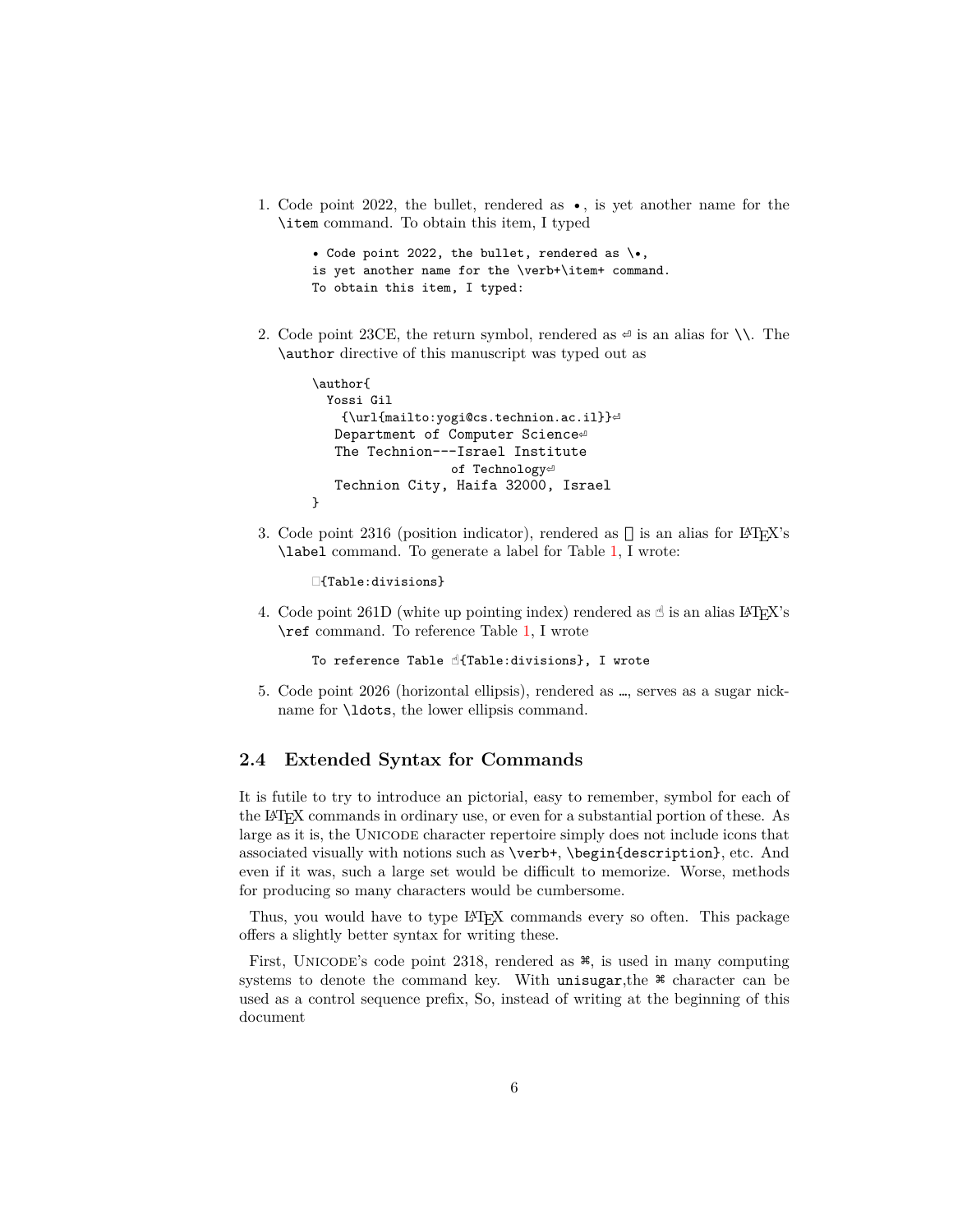```
\begin{document}
\maketitle
\begin{abstract}
This package provides syntactic sugar…
```
I wrote

```
⌘begin{document}
⌘maketitle
⌘begin{abstract}
This package provides syntactic sugar…
```
Second, unisugar, extends to the usual set of  $52$  letters (a–z and  $A-Z$ ) UNICODE character 2423, the open box, which looks like like visible space in its rendering This character can thus participate in control sequences. The intention is that it will serve for separating words in the case that your control sequence is composed of several words.

The names of a large number of LAT<sub>EX</sub> commands are made from two words. There are even a dozen or so control sequences whose name consists of three words, e.g., \enlargethispage and \addcontentsline. Although unisugar does not provide aliases for any of these multi-word commands, you can do so yourself. For example, at the preamble of this document, right after \usepackage{unisugar}, I wrote

```
⌘let⌘use␣package=⌘usepackage
⌘use␣package{xspace}
⌘let⌘new␣command=⌘newcommand
⌘new␣command⌘unisugar{⌘texttt{unisugar}⌘xspace}
```
## <span id="page-6-0"></span>**2.5 Intermixing Commands with Right-to-Left Text**

You may not appreciate so much the advantage of typing UNICODE's  $\mathcal{F}$  instead of plain ASCII's  $\setminus$ . Granted, on most keyboards, typing  $\setminus$  would be easier.

However, the nice property of  $\frac{1}{2}$  is that it directionally neutral. You would have to think about a sentence involving at least one LATEX control sequence and/or a slash character to understand what I mean. You would not have to think so hard, since, this last sentence, namely,

"*You would have to think about a sentence involving at least one LATEX control sequence and/or a slash character to understand what I mean.*"

is a perfect example, since it is a sentence which involves a L<sup>AT</sup>EX control sequence, since the LAT<sub>EX</sub> logo is printed out using the " $\text{Larea}\$ " control sequence. Further, this sentence includes the slash character.

Typing this sentence in English is fairly straightforward.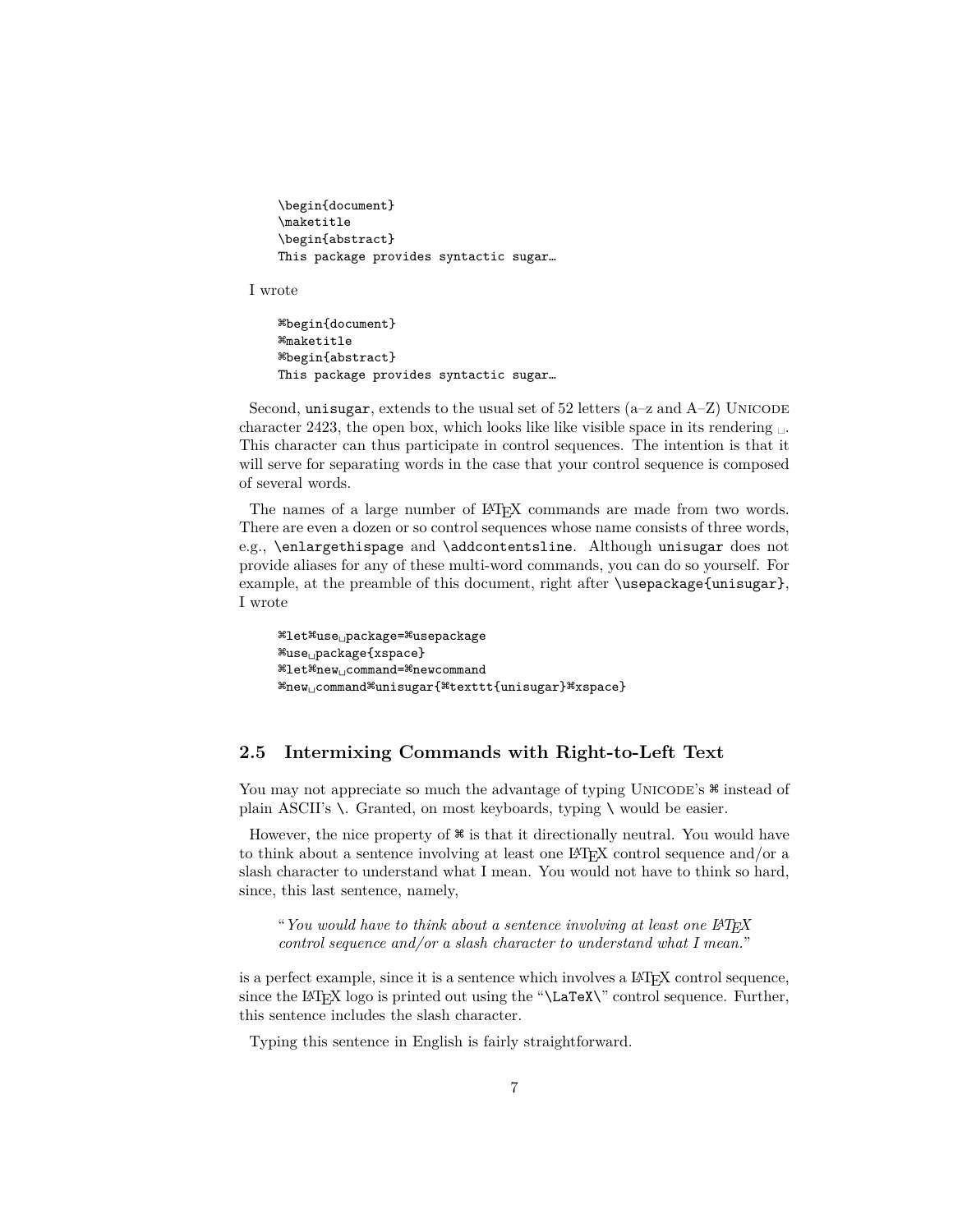You would have to think about a sentence involving at least one \LaTeX\ control sequence and/or a slash character to understand what I mean.

Let me translate this sentence into Hebrew for you.

יהיה עליך לחשוב על משפט המכיל לפחות פקודת בקרה אחת של LATEX ו/או לוכסן בכדי להבין למה אני מתכוון.

What input does LATEX require in order to produce the above? Using backslashes and traditional IATEX notation I would have written

> יהיה עליך לחשוב על משפט המכיל לפחות פקודת בקרה אחת של \LaTeX \ו/או לוכסן בכדי להבין למה אני מתכוון.

Figure [3](#page-7-0) shows what this might look on an actual text editor. This may not seem too complicated, but a closer look would reveal that the production and inspection of this LATEX is hindered by two or three annoying hidden issues.



<span id="page-7-0"></span>Figure 3: A Hebrew sentence containing a control sequence (without unisugar).

First, the two backslash characters in the figure are not really *back*slashes. The reason is that Hebrew is written right-to-left, and the \ character leans in the text direction, and should therefore be considered a *forward* slash in this context.

The second annoyance is the distinction between the two occurrences of this character: the first is at the beginning of the control sequence \LaTeX, denoting that the control sequence starts at that point. The second occurrence is at the end of the same control sequence, with the purpose of escaping the space that follows. This escape is required to prevent the control sequence from consuming the spaces that follow.

The distinction between the first and which is the last "backslash" is clear in the case that the enclosing sentence is written left-to-right. But, both humans and text processing devices may be confused when the enclosing sentence is right-to-left.

*(*There is yet a third difficulty in the above sentence which I will not address here. The English forward slash character is used in Hebrew for separating the day, month and year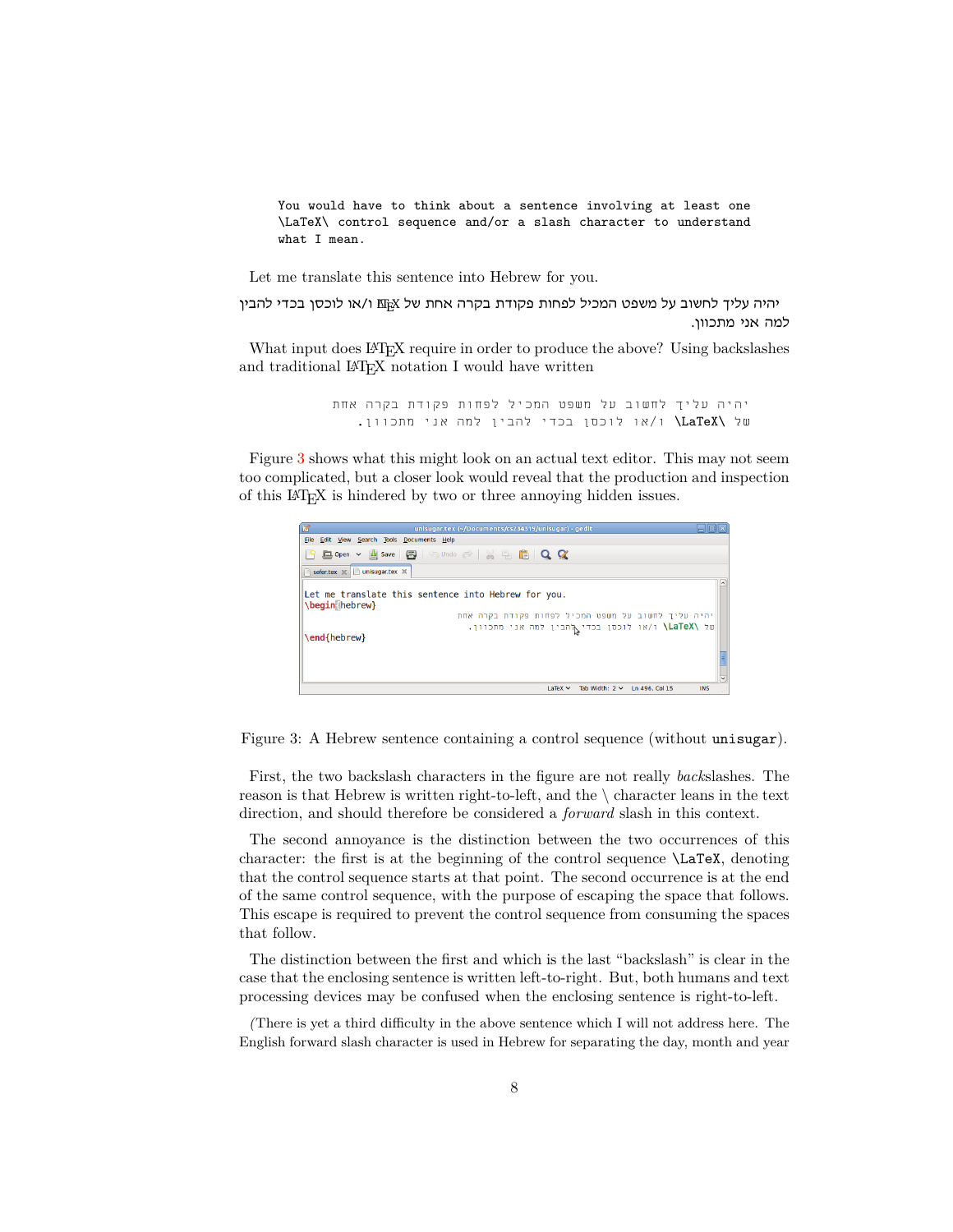components of a date. This is natural, since dates involve digits, and these are written, even in Hebrew, left to right. Most Hebrew authors extrapolate this convention to the separation of Hebrew words by a "forward" (left-leaning) slash as in the phrase או/ו in the above. Other authors would right this phrase with the slash leaning in the text direction, i.e.,  $\exists x \setminus 1$ 

The fact that the ⌘ character does not lean neither left nor right, takes care of the first annoyance.

The remedy for the second is simpler—use a pair of curly brackets to mark the end of the control sequence.

Thus, with unisugar, I would write:

יהיה עליך לחשוב על משפט המכיל לפחות פקודת בקרה אחת של {}LaTeX⌘ו/או לוכסן בכדי להבין למה אני מתכוון.

Figure [3](#page-7-0) shows this sugared input as it appears in the gedit editor. We can see that the entire control sequence phrase is written left-to-right, with the escape character first, and the pair of curly brackets last.

| B<br>unisugar.tex (~/Documents/cs234319/unisugar) - gedit                 |   |  |  |  |  |
|---------------------------------------------------------------------------|---|--|--|--|--|
| Edit View Search Tools Documents Help<br>File                             |   |  |  |  |  |
| <b>Bopen v B Save 日 G Undo e &amp; H B Q Q</b><br>- 19                    |   |  |  |  |  |
| unisugar.tex X                                                            |   |  |  |  |  |
| Let me translate this sentence into Hebrew for you.<br>$\hat{ }$          |   |  |  |  |  |
| \begin hebrew}                                                            |   |  |  |  |  |
| יהיה עליך לחשוב על משפט המכיל לפחות פקודת בקרה אחת                        |   |  |  |  |  |
| של {}RLaTeX# ו/או לוכסן בכדי להבין למה אני מתכוון.                        |   |  |  |  |  |
| \end{hebrew}                                                              |   |  |  |  |  |
|                                                                           |   |  |  |  |  |
| Tab Width: $2 \times$<br>Ln 582, Col 15<br><b>INS</b><br>$I$ allex $\vee$ | Ν |  |  |  |  |

Figure 4: A Hebrew sentence containing a control sequence (with unisugar).

Evidently, mixed directionality text is slightly easier and clearer. But we can do even better, if we allow Hebrew characters in control sequences. This is carried out by (a yet to be published) another package, named sukkar, which, relying on unisugar does precisely this and more. Package sukkar also translates many common LATEX commands to Hebrew, and since juxtaposition of words looks weird in Hebrew, it uses the  $\Box$  Unicode character to separate words. With sukkar one can write, e.g., ⌘כותרתעשה instead of \make\_title.

# <span id="page-8-0"></span>**3 History**

**Version 0.9** Initial release.

**Version 0.91** Placed under LPPL.

Version 0.92 Added U+2026 HORIZONTAL ELLIPSIS, as nickname for **\ldots**.